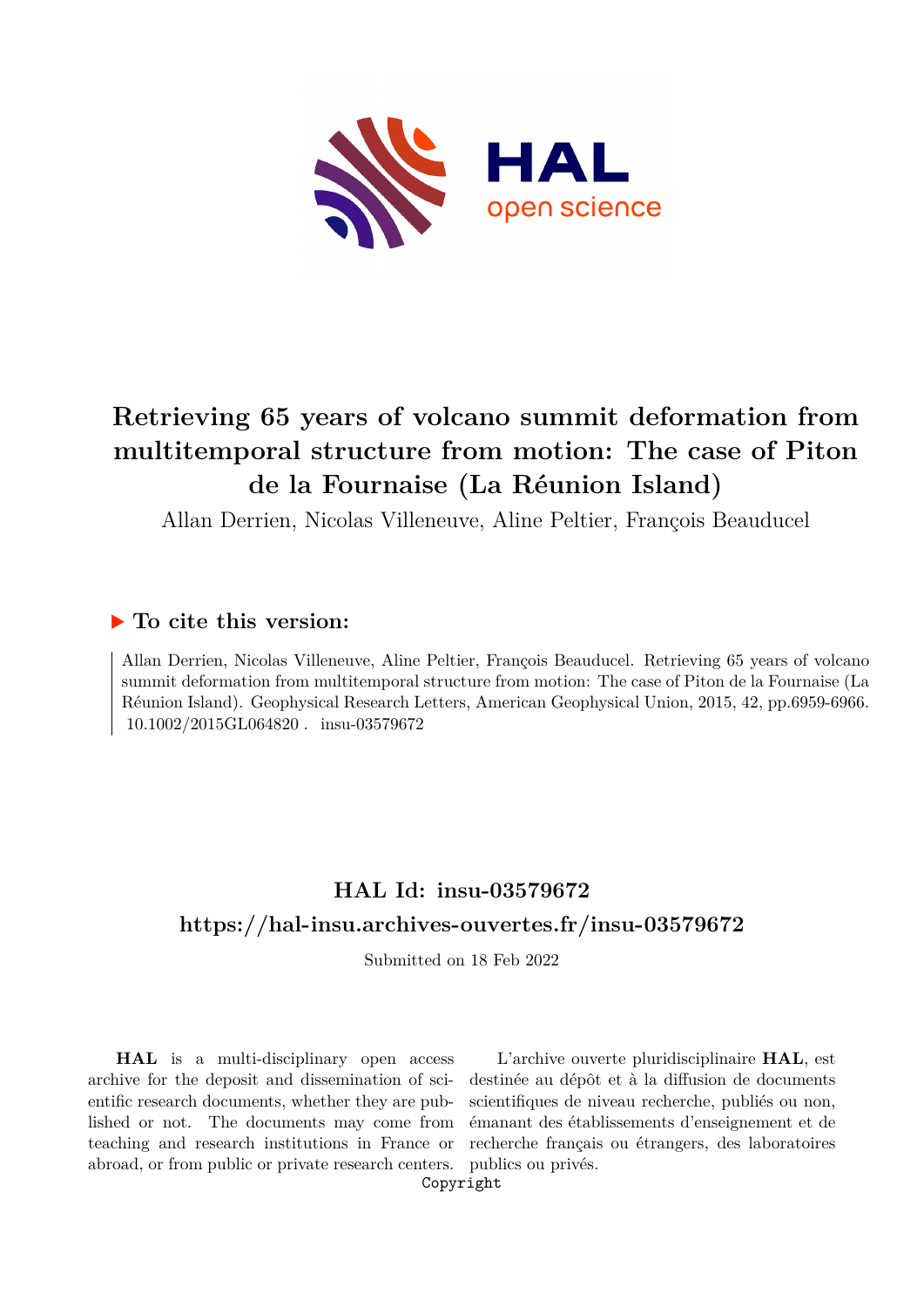# **@AGU[PUBLICATIONS](http://publications.agu.org/journals/)**



# [Geophysical Research Letters](http://onlinelibrary.wiley.com/journal/10.1002/(ISSN)1944-8007)

## RESEARCH LETTER

[10.1002/2015GL064820](http://dx.doi.org/10.1002/2015GL064820)

#### Key Points:

- Retrieving for the first time 65 years of summit volcano structure and deformation by SfM
- High-resolution mapping of Piton de la Fournaise 3-D deformation since 1950
- Evidencing long-lived eastern motion, crucial to mitigate risks linked to flank destabilizations

#### Correspondence to:

N. Villeneuve, villeneuve@ipgp.fr

#### Citation:

Derrien, A., N. Villeneuve, A. Peltier, and F. Beauducel (2015), Retrieving 65 years of volcano summit deformation from multitemporal structure from motion: The case of Piton de la Fournaise (La Réunion Island), Geophys. Res. Lett., 42, 6959–6966, doi:10.1002/ 2015GL064820.

Received 4 JUN 2015 Accepted 31 JUL 2015 Accepted article online 3 AUG 2015 Published online 3 SEP 2015

©2015. American Geophysical Union. All Rights Reserved.

# Retrieving 65 years of volcano summit deformation from multitemporal structure from motion: The case of Piton de la Fournaise (La Réunion Island)

## Allan Derrien<sup>1</sup>, Nicolas Villeneuve<sup>1</sup>, Aline Peltier<sup>1</sup>, and François Beauducel<sup>2</sup>

<sup>1</sup>Observatoire Volcanologique du Piton de la Fournaise, Institut de Physique du Globe de Paris, Sorbonne Paris Cité, Université Paris Diderot, CNRS, La Plaine des Cafres, France, <sup>2</sup>Institut de Physique du Globe de Paris, Sorbonne Paris Cité, Université Paris Diderot, CNRS, Paris, France

**Abstract** The structure from motion photogrammetry technique enables use of historical airborne photography to achieve high-resolution 3-D terrain models. We apply this method on Piton de la Fournaise volcano (La Réunion), which allows a unique opportunity to retrieve high-resolution (1.5–0.11 m) digital elevation models and precise deformation maps of the volcano since 1950. Our results provide evidence that the summit volume increased throughout the study period, at a stable rate of 2.2 Mm<sup>3</sup>/yr between 1950 and 2015, with an acceleration up to 8.0 Mm $^3$ /yr prior to the major 2007 eruption that was accompanied by summit caldera collapse. At the same time, summit deformation was asymmetric, with  $9.2 \pm 2.5$  m of eastward seaward displacement and  $1.3 \pm 2.5$  m to the west during 1950–2015. Our results reveal a temporal evolution in the volcano magma influx rate and deformation. Tracking these fluxes and the long-lived preferential eastern motion is crucial to mitigate risks associated to flank destabilization.

## 1. Introduction

Characterizing deformation of active volcanoes over long time periods provides essential information for understanding their past and current activity and to forecast their future behavior. It is a crucial issue particularly for active volcanoes that are subject to frequent activity and destabilization (flank deformation and slope instability). Although long-term deformation of a volcano can be revealed from analysis of geological outcrops, as observed for the Campi Flegrei caldera over a 2000 year long period [e.g., Parascandola, 1947; Berrino et al., 1984], the first continuous monitoring survey was set up only at the beginning of the last century and only since 1970 in the case of Campi Flegrei [e.g., Corrado et al., 1976, Berrino et al., 1984]. In fact, long time series of deformation data covering more than 50 years has only been achieved at a small number of active volcanoes, these being mainly those monitored by observatories established in the first half of the twentieth century. Even in these cases, the data sets are limited to a small number of spatial points. At the Yellowstone volcanic field (U.S.), based on an initial leveling survey in 1923, the central part of the caldera has risen at a mean rate of  $14 \pm 1$  mm/yr [Dzurisin et al., 2012]. At Kilauea (Hawaii), deformation has been tracked since an initial leveling survey conducted in 1927 [Jaggar and Finch, 1929]. Concurrent use of photogrammetry [e.g., Corre and Giraudin, 1982; Zlotnicki et al., 1990] and, more recently, availability of satellitebased radar data [e.g., Massonnet et al., 1995; Rosen et al., 1996; Sigmundsson et al., 1999; Froger et al., 2003], allowed the production of spatially continuous high spatial resolution displacement maps. On Piton de la Fournaise, one of the most active basaltic shield volcanoes, located on La Réunion island (France), ground deformation monitoring has been carried out since the establishment of the volcano observatory (OVPF, Observatoire Volcanologique du Piton de la Fournaise) in 1980 using tiltmeters, extensometers, and leveling [e.g., Bachèlery et al., 1982; Zlotnicki et al., 1990; Peltier et al., 2006]. More recently, GNSS (Global Navigation Satellite System) and remote sensing-photogrammetry and Interferometric Synthetic Aperture Radar have enhanced both the temporal and the spatial resolutions of deformation measurements at Piton de la Fournaise [e.g., Sigmundsson et al., 1999; Froger et al., 2003; Fukushima et al., 2005; Peltier et al., 2008, 2015a]. This has enabled characterization and modeling, with more precision, of intereruptive and syneruptive deformation sources. However, regular high spatial resolution spaceborne data for Piton de la Fournaise cover only the last 15 years, giving limited insights into the long-term deformation behavior. Repeated aerial photography surveys conducted over the summit since 1950 enable a precise and exhaustive measurement of Piton de la Fournaise summit déformation, with De Michele and Briole [2007] having already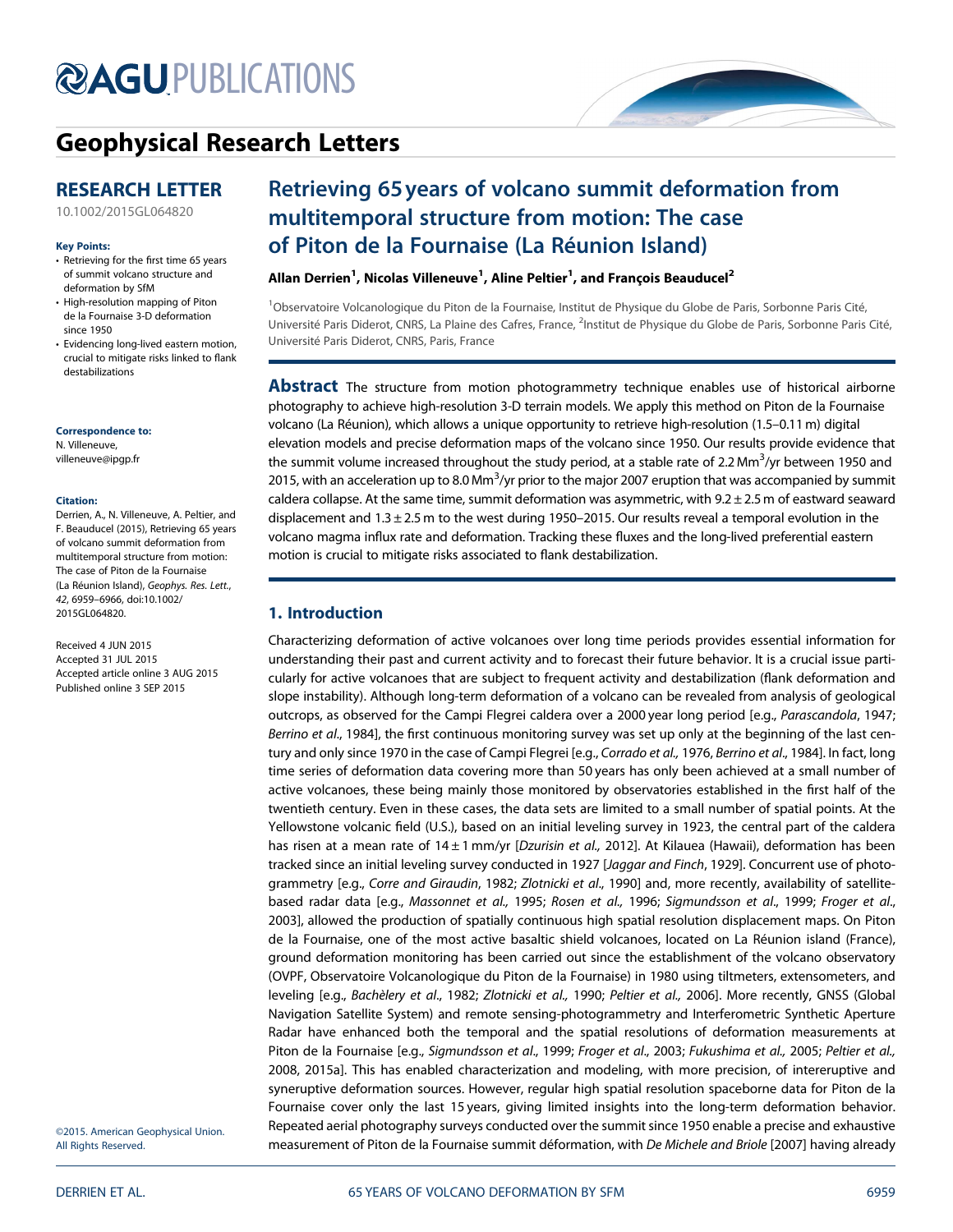#### Table 1. Summary of SfM Projects Used in This Study<sup>a</sup>

|      |          |             |                 | <b>Resolution</b> |            |              |            |         |             |                            |
|------|----------|-------------|-----------------|-------------------|------------|--------------|------------|---------|-------------|----------------------------|
| Date | Photo    | Nb of Items | Provider        | Orthoimage        | <b>DEM</b> | Area $(km2)$ | <b>GCP</b> | Type    | Error $(m)$ | Remarks                    |
| 1950 | AirPan   |             | <b>IGN</b>      | 1.01              | 4.08       | 53           | 21         | Land    | 7.05        | Scars on the photos        |
| 1966 | AirPan   | 6           | <b>IGN</b>      | 1.74              | 3.48       | 44           | 15         | Land    | 5.08        |                            |
| 1981 | AirPan   | 49          | <b>IGN/OVPF</b> | 0.11              | 0.43       | 7.17         | 66         | Targets | 0.38        | Summit only                |
| 1997 | AirPan   | 12          | <b>OVPF</b>     | 0.46              | 1.2        | 38           | 27         | Targets | 1.2         |                            |
| 2003 | AirPan   | 10          | <b>IGN</b>      | 0.62              | 1.25       | 53           | 15         | Land    | 3.46        |                            |
| 2008 | AirDigit | 50          | <b>AIGL</b>     | 0.13              | 0.49       | 5.94         | 39         | Targets | 0.52        | Summit only                |
| 2015 | AirDigit | 488         | <b>OVPF</b>     | 0.11              | 0.45       | 9.18         | 61         | Land    | 0.24        | 2010, 2014, and 2015 flows |

a<br>Photo: AirPan = Airborne Panchromatic images (Scanned for digital processing), AirDigit = Airborne digital images. Nb of items: number of photographs used for SfM reconstruction. Provider: IGN = Institut Géographique National, OVPF = Observatoire Volcanologique du Piton de la Fournaise, and AIGL = Acquisition Information Géo-Localisée. Resolution: resolution (in meters) of the produced Orthoimages and DEMs, respectively. Area: area covered by the model in km<sup>2</sup>. . GCP: number of used ground control points. Type: GCP type, Land = remarkable landmark measured on site with GNSS receivers (2015) or points assumed to have had no or very small motion and retrieved from georeferenced projects (1950, 1966, and 2003), Targets = stereopreparation GCP, usually 50 × 50 cm white square plexiglas. Error: mean distance (in meter) between assumed position of GCP in the model and measured position.

> considered the period 1989 to 1997 using these data. This provides a unique opportunity to achieve a high spatial resolution measurement of the summit deformation over a longer period using structure from motion (SfM) and extends the deformation time series backward by half a century.

> Structure from motion photogrammetry is a technique that enables construction of a three-dimensional (3-D) digital model of real objects from photographs [e.g., Koenderink and Van Doorn, 1991; Turner et al., 2012]. It is particularly useful for geoscientific observations, because the size of geological objects generally prevents an easy, accurate, and shareable representation using traditional surveying methods but which is the product of SfM. This technique can be used alongside cross correlation, another image analysis technique that computes relative 2-D displacements between sequential images. Both techniques rely on the high-resolution quality of images in order to achieve small-scale measurements (better than 20 cm for our case). Structure from motion and cross-correlation processing of airborne images are robust tools for measuring displacements of geological objects [De Michele and Briole, 2007; Roer et al., 2008; Heid and Kääb, 2012]. This work aims to (1) use these techniques on a data set of multitemporal airborne images to detect and quantify, for the first time, the evolution of Piton de la Fournaise's summit structure and deformation over the last 65 years and (2) evaluate the potential of these techniques to retrieve past deformation histories for active volcanoes displaying large deformation (metric to decametric). We validate the technique by comparing our most recent results with the deformation database recorded by OVPF.

### 2. Method

SfM is an automated technique that can create a 3-D model out of digital images of a target object. In particular, SfM uses the differences between images from multiple-viewing points to rebuild the imaged structure in 3-D. First, we applied SfM to process images from seven aerial photography campaigns of the summit area. These were those of the French Institut Géographique National (IGN), the private society "Acquisition Information Géo-Localisée" (AIGL), and OVPF in 1950, 1966, 1981, 1997, 2003, 2008, and 2015 (Table 1). Processing was carried out using Agisoft Photoscan Professional software, which has proven excellent for SfM reconstruction [e.g., Bolognesi et al., 2015]. This allowed us to produce a multitemporal set of orthoimages and digital elevation models (DEMs), georeferenced to UTM coordinates. Each campaign was referenced using the available geodetic ground control data: namely, static natural objects for 1950, 1966, and 2003, and stereo preparation ground control points for 1981, 1997, 2008, and 2015. Next, we cross correlated each consecutive pair of orthoimages using ENVI's "Correlation Image Analysis Software" [Roer et al., 2008; Heid and Kääb, 2012]. This allowed us to minimize the decorrelated areas (new lava flows, crater collapses, landslides, etc.) in the output maps. Displacement values in the decorrelated areas were then interpolated from nearby values. The final outputs were multitemporal maps of deformation since 1950, with error estimates for the photogrammetric reconstruction of the model and the coregistration of the image locations for cross correlation. These errors were minimized by constraining the camera parameters in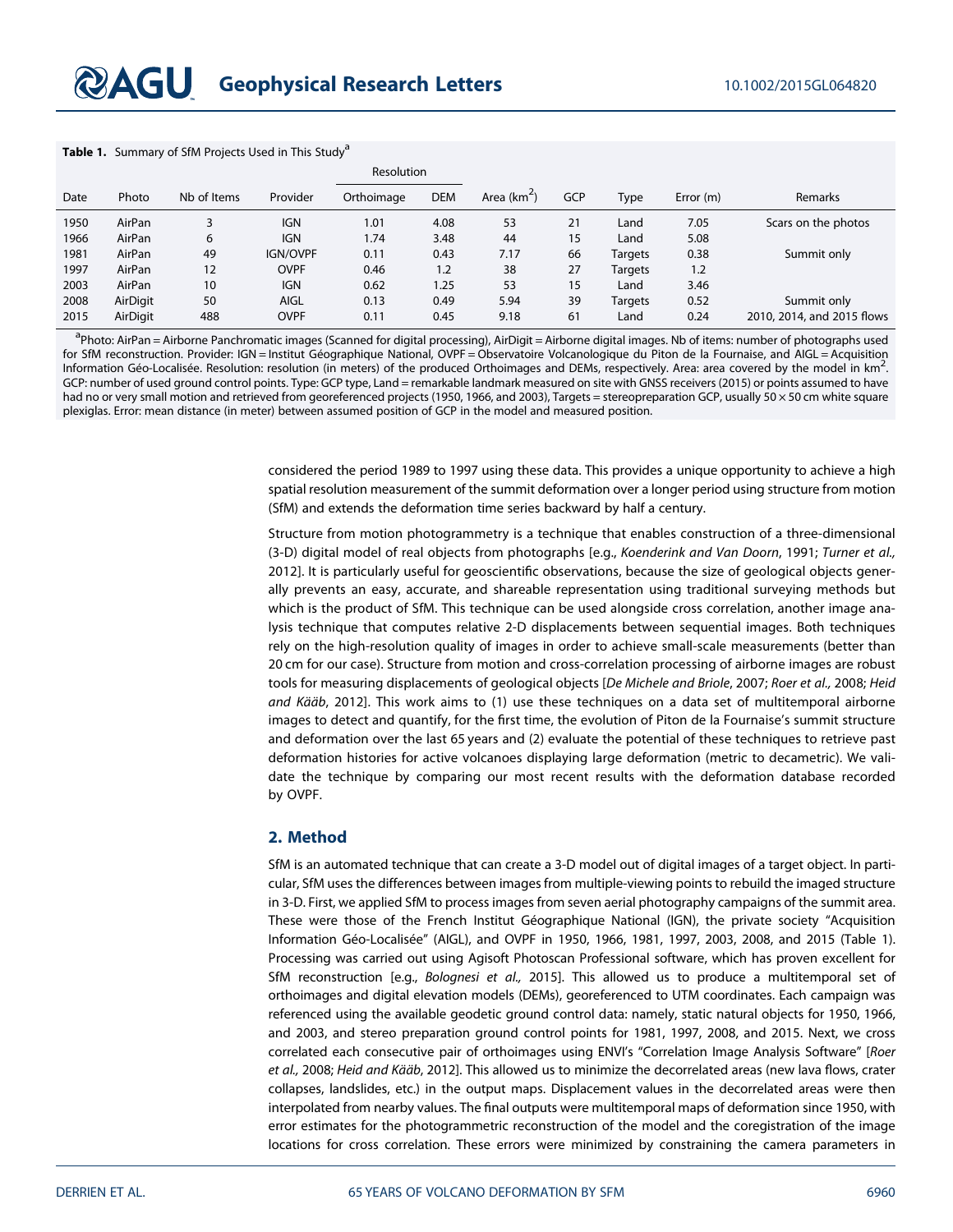# **COLO Geophysical Research Letters** 10.1002/2015GL064820



Figure 1. (a) Multitemporal structural map of the summit. Contour of the craters, the eruptive fissures, and vents are shown. Fissures in red predate 1950 and are excluded from our analysis. (b) E-W cross section through Cratère Dolomieu showing changes in elevation with time (see cross-section location in Figure 1a). Coordinates in meters (WGS84, UTM 40S).

Photoscan and running tests using further ground control points than necessary so as to choose those points that yielded the smallest geolocation errors. The details of the reconstruction work, including an estimation of model reliability, are summarized in Table 1. Reliability is assessed according to an error indicator (in meters) that represents the mean distance between the position of a control point, as computed in the model and the assumed value from ground geodesy. The number of control points ensures a globally precise geolocation because positive and negative errors statistically tend to compensate each other.

## 3. Results

Our processing allowed delivery of new structural (Figure 1) and deformation maps (Figure 2) covering the last 65 years. A precise structural map was created from the set of successive orthoimages, enabling us to accurately locate, in time and space, the consecutive eruptive fissures, and spatter cones active during the study period (Figure 1a). We find that while 30.8% of the eruptive fissures since 1950 are located in the northern half of the summit zone, including Cratère Dolomieu and Cratère Bory, 69.2% are located in the southern half.

The reconstruction of vertical motion allows assessment of the temporal evolution of the crater morphology (filling and collapse cycles, Figure 1b). In 1950, Cratère Dolomieu was composed of two parts: Enclos Velain, to the west, and Cratère Brûlant, to the east. A first collapse of 0.61 Mm<sup>3</sup> inside Enclos Velain was apparent between the 1950 and the 1966 photogrammetric campaigns (Figure 1b) and was dated at 1953 using historical sources [Bachelery et al., 1981; Michon et al., 2013]. Cratère Dolomieu experienced regular infill by lava at a rate of 0.73  $\pm$  0.09 Mm $^3$ /yr between 1950 and 1997 (Figure 3a). The infill rate then increased to 3.30 ± 0.16 Mm3 /yr between 1997 and 2003 (possibly until 2007 and the Cratère Dolomieu collapse). Subsequently, it decreased to 1.00 $\pm$ 0.04 Mm<sup>3</sup>/yr following the April 2007 collapse. The year 2007 marks a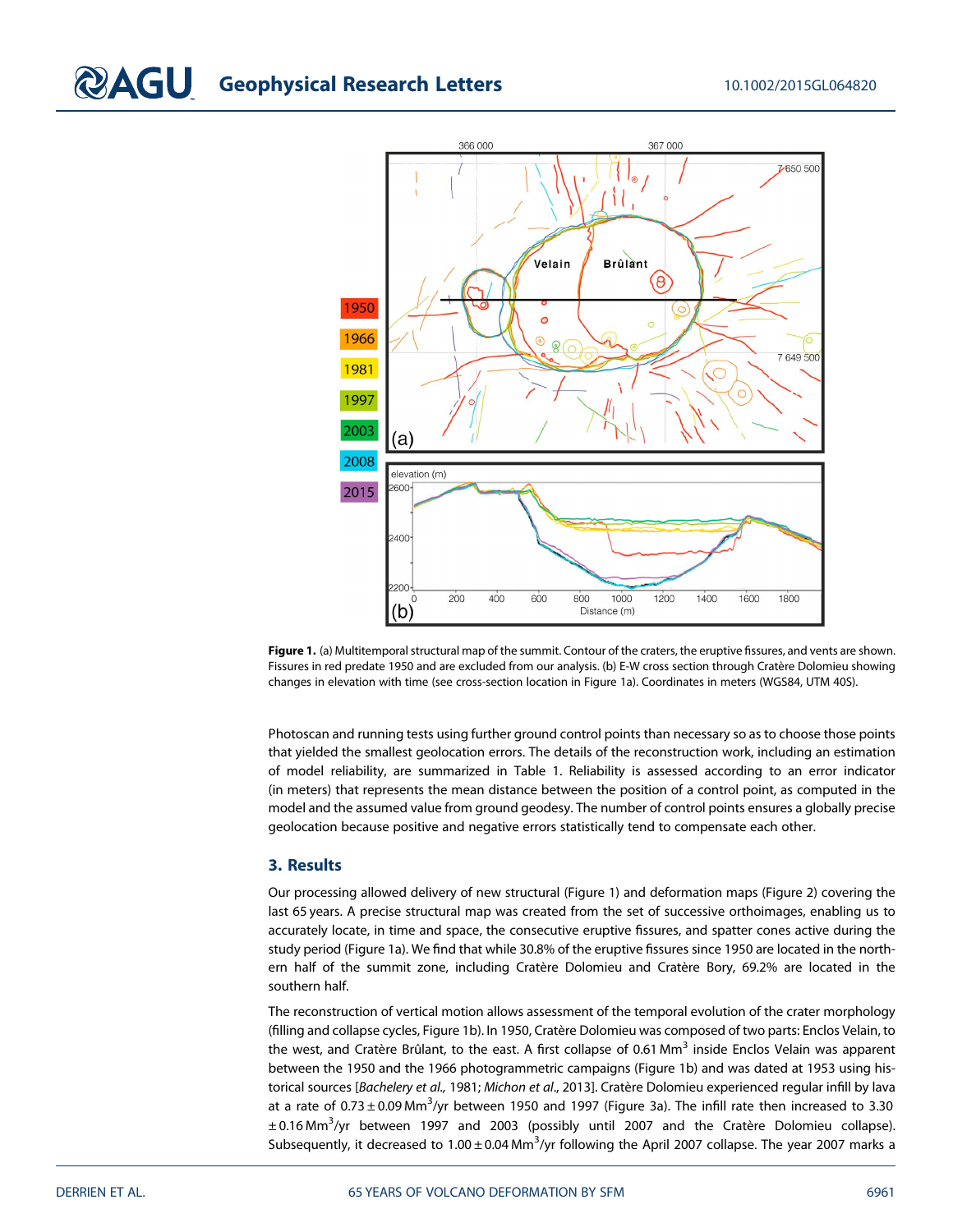

Deformation direction and amplitude

Figure 2. (a) Displacement map of the summit between 1950 and 2015: contours and associated number values give the amplitude, while colors represent the azimuth, as symbolized in the colored circle. The contemporary eruptive vents and fissures are underlined by black lines. (b) Two-dimensional major principal strain map between 1950 and 2015. Colors symbolize the amplitude of strain as given in the color bar and arrows the direction and amplitude of motion. The direction of extension/ compression is represented by black cross inside the strain amplitude circles. Coordinates in meters (WGS84, UTM 40S).

particularly important change in the activity at Piton de la Fournaise, probably a consequence of the lowelevation eruption that emitted an unusually high volume of lava (220 Mm<sup>3</sup>) [*Roult et al.,* 2012] (Figure 1b). The coincident summit collapse decreased the volume of material inside Cratère Dolomieu by 113.32  $\pm$  2.23 Mm<sup>3</sup>, which would compensate 120 years of filling at the 1950–2015 rate. The center of the April 2007 collapse was located 200 m west of the center of the former Cratère Brûlant (Figure 1b).

We were also able to map the planimetric ground displacements between 1950 and 2015 (Figure 2a), as well as the resulting 2-D major principal strain distributions (Figure 2b). The map shows a preferential E-W asymmetrical distribution of ground deformation around the Piton de la Fournaise summit. In contrast, the N-S trend is almost perfectly symmetrical. The amount of motion varies from 1.3 m on the western flank of the summit cone, to 9.2 m on the eastern flank, yielding a maximum time-averaged displacement rate of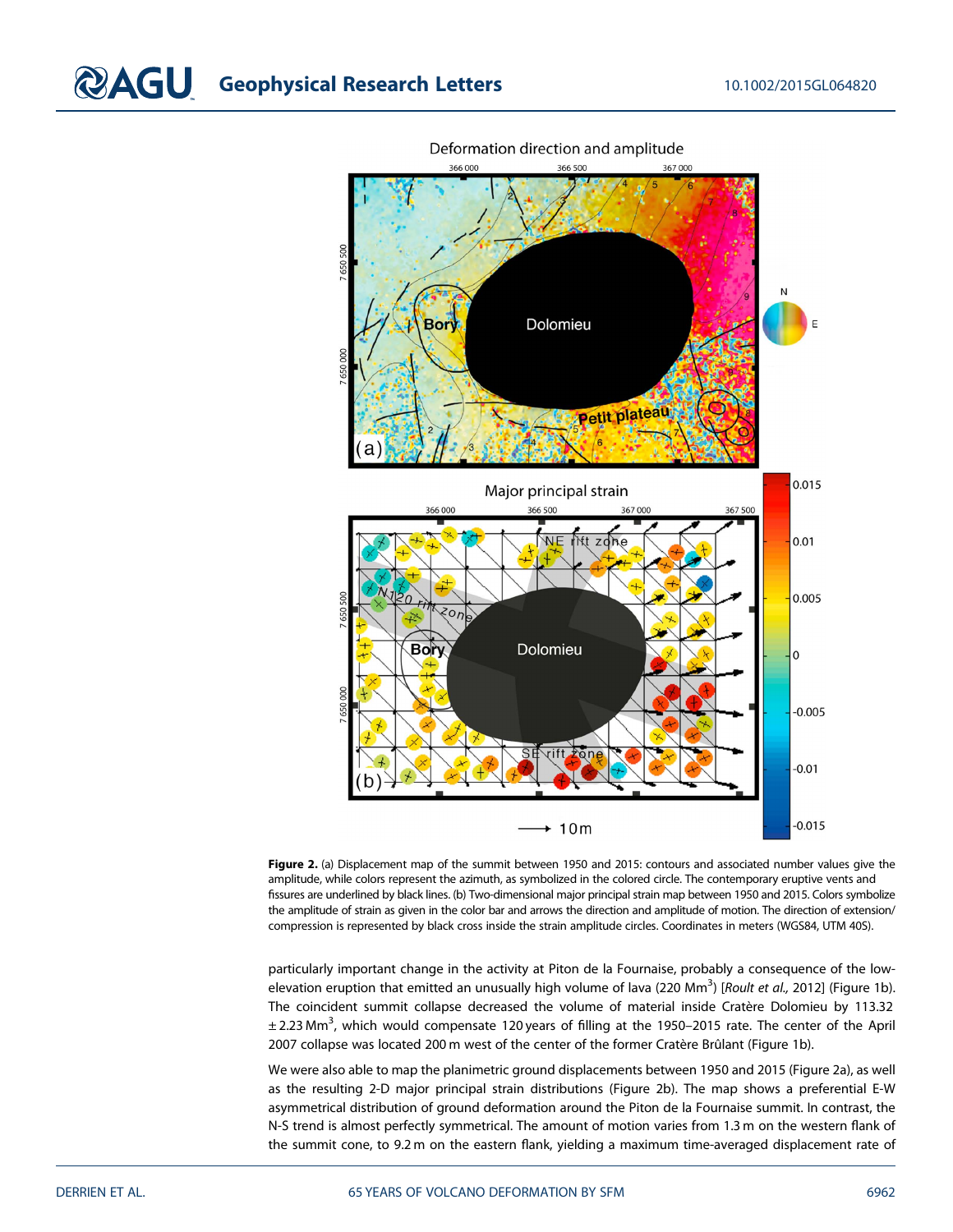

Figure 3. (a) Evolution of the volume inside (grey line) and outside (black line) Cratère Dolomieu in Mm<sup>3</sup> between 1950 and 2015. (b) Cumulative number of dike injections (eruptions/intrusions; in grey) and cumulative erupted volume (in black) as described in Peltier et al. [2009], Roult et al. [2012], Michon et al. [2013], and OVPF recent data.

0.14 m/yr during the 65 yearlong study period (Figure 2a). Some areas near Cratère Dolomieu differ from the general motion trends, especially on the southern flank near the Petit Plateau area (an old pit crater, which is now filled). Here the amplitude of the motion is smaller. In addition, across the eastern half of Cratère Bory the motion is oriented east toward Cratère Dolomieu. It is likely that the collapse of Cratère Dolomieu in 2007, which left a large free space east of Cratère Bory, is the cause of this local motion.

Most of the southeast part of the summit was covered by lava flows overflowing from the crater during the August–December 2006 eruption and presents strong decorrelation due to the change in the topography. However, the signal remains correlated in some areas. The 2-D major principal strain map enables us to identify two zones across which the deformation was greatest (Figure 2b). First, an area located south of Cratère Dolomieu which corresponds to the S-E rift zone.

Here we find a strong E-W extension. Second, an area located N120 from the center of Dolomieu. Here the highest N-S extension values are recorded. The E-W extension is more regularly distributed on the northern flank, along the N-E rift zone. An area in compression is also identifiable northwest of Cratère Bory, indicating that deformation may not propagate farther than the base of the Dolomieu shield on the western flank.

The temporal evolution of the area around the Dolomieu crater was studied using a  $1444 \times 1908$  m window centered on N 366555, E 7650265E (WGS84, UTM 40S coordinates in meters). Outside of Cratère Dolomieu, volume variation is characterized by a mean inflation at a rate of 2.19 $\pm$ 0.20 Mm $^3$ /yr (Figure 3a). This trend shows an acceleration after 1997, increasing from 1.66 $\pm$ 0.57 Mm $^3$ /yr during 1950–1981, to 8.00  $\pm$  0.48 Mm $^3$ /yr between 1997 and 2008, before dropping to 0.20  $\pm$  0.09 Mm $^3$ /yr after 2008. This latest rate is comparable to that of the 1981–1997 period (0.11  $\pm$  0.24 Mm $^3$ /yr), during which the inflation was slower than the average for the total 1950–1997 period.

The temporal evolution of the planimetric displacements across four areas representative of the four cardinal points around the summit has been plotted and compared with the corresponding GNSS data from the OVPF permanent network, which is available for the period 2008–2015. Comparison of our results with measurements of the permanent GNSS stations SNEG, DERG, DSRG, and BORG (Figure 4a) shows errors on displacement values of 7.8%, 8.4%, 6.5%, and 52%, respectively. At the BORG station, the large error can be explained by its very small displacement. The station is also located very close to the February 2015 vents, leading to a significant overestimation of the motion by cross correlation and thus a high error.

Consistent with the evolution of trends in volumetric changes at the summit, the mean E-W displacement rate accelerates from  $22.1 \pm 43.7$  mm/yr between 1950 and 1997, to  $128.9 \pm 17.5$  mm/yr since 1997 (Figure 4b). The E-W motion then followed a trend similar to that of the 1997–2007 period following the major eruptive and collapse events of 2007. The N-S component of displacement shows the same temporal trends, with a mean rate of  $25.0 \pm 52.9$  mm/yr between 1950 and 1997, increasing to 64.2  $\pm$  24.3 mm/yr between 1997 and 2015, followed by a slight deceleration since 2008 (Figure 4c).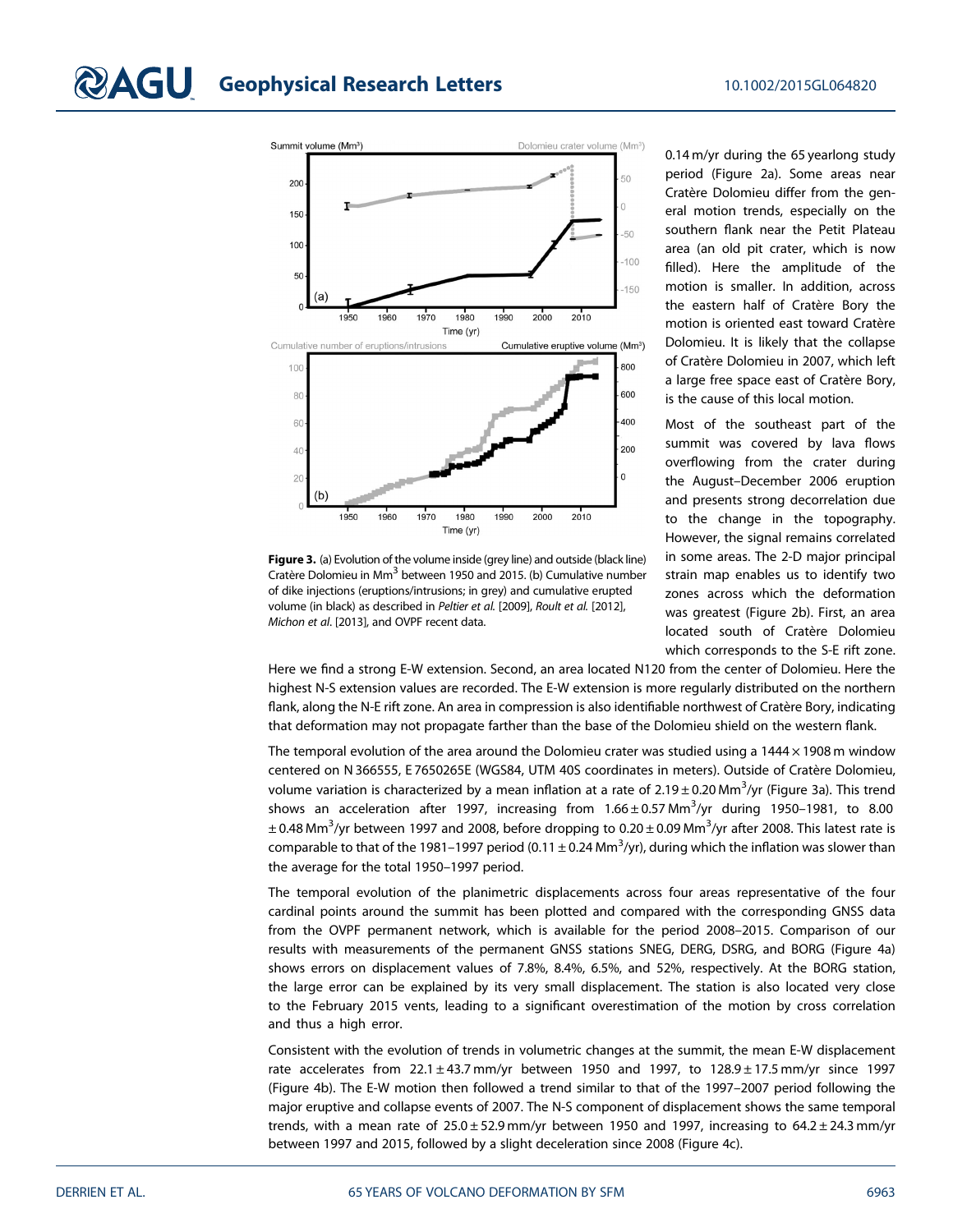$-2$ 1950

1960

1970

1980





Figure 4. (a) Comparison of the horizontal displacements deduced from airborne photogrammetry (black arrows) and the corresponding permanent OVPF GNSS station (white arrows) between 2008 and 2015. The eruptive fissures that opened during this period are shown by red lines and opening arrows. Coordinates in meters (WGS84, UTM 40S). (b) Eastward and (c) northward cumulative displacement on four representative areas of the north, east, south, and west parts of the summit as identified in (Figure 4a) by the colored circles.

1990

Time (yr)

2000

2010

## 4. Discussion

The high spatial resolution displacement maps computed by our photogrammetric analysis of airborne photographs taken since 1950 has enabled us to characterize, for the first time and with high spatial resolution, the structural evolution and summit deformation of Piton de la Fournaise over more than six decades. Nevertheless, some care needs to be exercised when interpreting the results. The SfM approach results in uncertainties regarding, first, the reconstruction of the structure and, second, the geolocation of the model. Such uncertainties are highest for the models that have no ground control points (i.e., 1950, 1966, and 2003). However, the deformation remains significant even when this uncertainty is considered, and is consistent with the evolution in lava emission volume, which also displays an increase between 1998 and 2007 (Figure 3b).

Combined with the deep seismicity recorded by the OVPF seismic network in 1998 [Battaglia et al., 2005], we have three clues that give evidence of two major changes in the volcano dynamics between 1950 and 2015. Before 1998, the variation in volume both outside and inside of the Dolomieu crater followed a constant trend (Figure 3a), indicating continuity in the volcano output rate for this period. The year 1998 corresponded with refilling of the shallow magma reservoir as seen through seismicity, the refill being continuous until 2007 [e.g., Peltier et al., 2009; Vlastélic et al., 2007]. The shallow reservoir was then emptied during the major April 2007 eruption [e.g., Staudacher et al., 2009; Roult et al., 2012]. This continuous refilling would have been the cause of the high frequency of eruptions recorded

between 1998 and 2007, during which a total of 367 Mm<sup>3</sup> of lava was emitted (Figure 3b), an emission rate of about 3.6 times higher than that during 1972-1992 [Peltier et al., 2009]. This would also have been the cause of the acceleration in the deformation (inflation) rate observed at the summit during the same period. Since 2007, and the emptying of the shallow plumbing system, the eruptive regime changed again, being mostly characterized by small summit, or near-summit, eruptions until early 2015 (Figure 3b) [Peltier et al., 2010; Roult et al., 2012]. All of these evidences suggest an increase in the magma influx rate between 1998 and 2007.

Spatially, the E-W asymmetric deformation is consistent with previous studies that have revealed a seaward motion of the eastern flank during recent eruptions [Froger et al., 2003, Peltier et al., 2009; Rivet et al., 2014].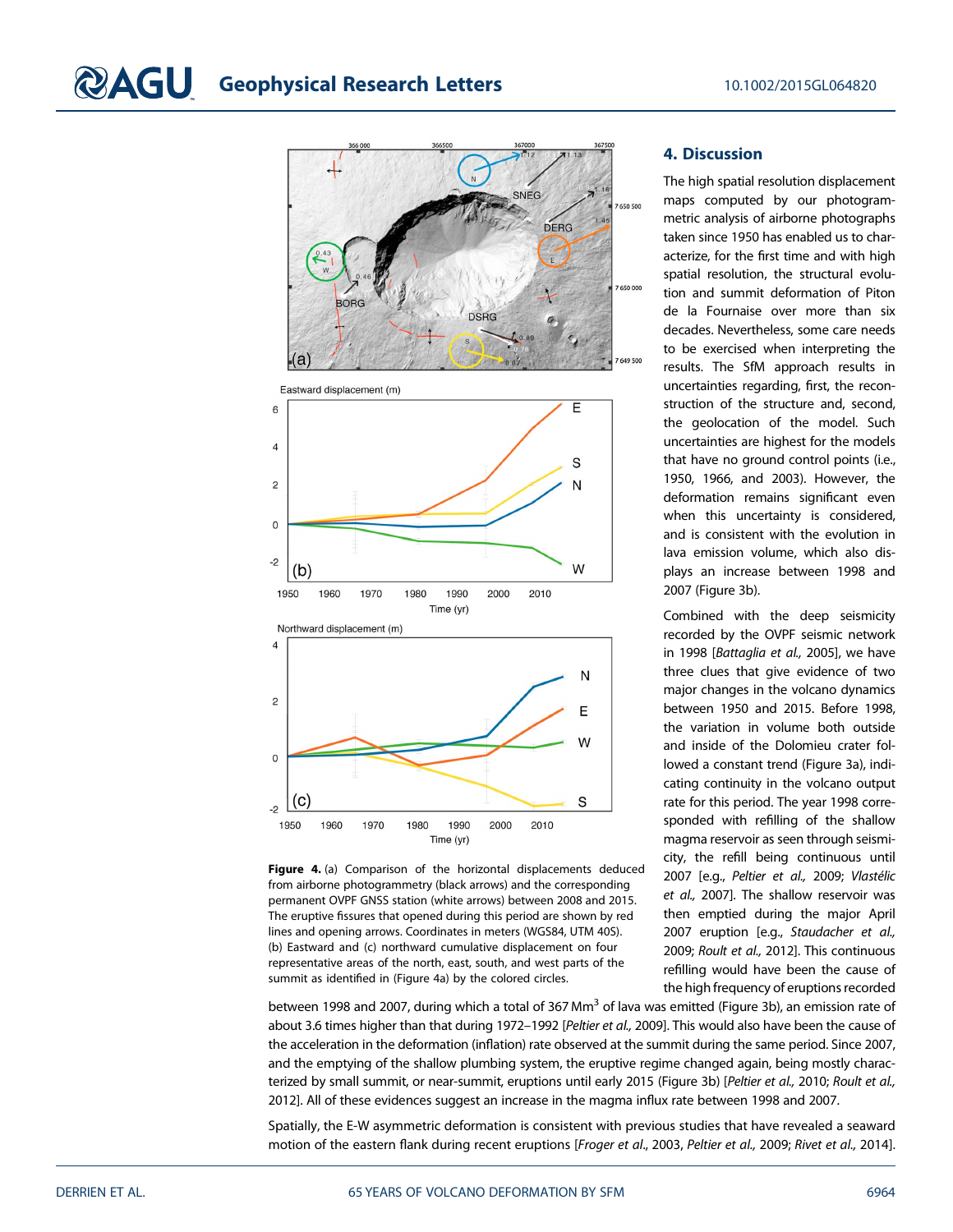Though the largest displacements occur during eruptions and intrusions, especially for distal eruptions [Got et al., 2013; Froger et al., 2015], intereruptive motion of the lower eastern flank is also present at a lower rate of 10 to 20 mm/yr [Brenguier et al., 2012; Peltier et al., 2015a]. Our results show that this trend has been apparent at least since 1981 (Figure 4b). While the addition of ground control point errors for the 1981 model and the 2015 model accounts for only 6% of the motion, there is a 78% difference between the respective motions of the eastern and the western flanks. The eastern flank presents a small but significant positive northward component that amounts for 25% of its general motion, probably under the influence of the N120 extension zone. Two zones account for most of the E-W and N-S summit extension and correspond to two of the three main rift zones identified on the Piton de la Fournaise edifice, and whose formation is potentially a consequence of the preferential movement of the eastern flank [Peltier et al., 2015b] It is reasonable to infer that the SE and N120 rift zones drive the majority of the preferential motion of the eastern flank over long (decadal-scale) time periods.

#### 5. Conclusions

Our work provides unique insights into changes in the summit structure and deformation of Piton de la Fournaise during the last 65 years. During this time, the summit underwent a continuous increase in its volume at a rate of 2.2  $\pm$  0.20 Mm $^3$ /yr. This was the result of successive eruptions and intrusions. The deformation was asymmetrically distributed and affected mostly the eastern flank. During this period, while the southeast and N120 rift zones accounted for most of the summit extension, on the northern part of the edifice the strain was more evenly distributed. The deformation rate underwent two major changes, first in 1998 and then in 2007. Both corresponded to major eruptive events that affected the plumbing system and discharge rate, and which marked a change in the eruptive style.

Structure from motion as a tool for retrieving historical topographic data for digital images has given us the opportunity to digitally measure ground deformation with unprecedented accuracy over a 65 year period. Although it is still a very small part in a volcano's life, our results bring new constraints on eruptive dynamics, activity cycles, and implications for volcanic hazard management; extending output and deformation records back by several decades. The evidence of a major long-lived eastward movement of the edifice has to be taken into consideration when it comes to assessing and anticipating the risk of the eastern flank sliding into the sea, on a volcano that has already undergone numerous seaward failures involving large volumes [e.g., Oehler et al., 2008; Lebas, 2012].

### **References**

Bachélery, P., et al. (1982), Eruption at Le Piton de la Fournaise volcano on 3 February 1981, Nature, 297, 5865, 395–397.

- Bachelery, P., et al. (1981), Eruption at Le Piton de la Fournaise volcano on 3 February 1981, Nature, 297, 395–397, doi:[10.1038/297395a0](http://dx.doi.org/10.1038/297395a0). Battaglia, J., V. Ferrazzini, T. Staudacher, K. Aki, and J. L. Cheminée (2005), Pre-eruptive migration of earthquakes at the Piton de la Fournaise volcano (Réunion Island), Geophys. J. Int, 161(2), 549–558, doi:[10.1111/j.1365-246X.2005.02606.x.](http://dx.doi.org/10.1111/j.1365-246X.2005.02606.x)
- Berrino, G., G. Corrado, G. Luongo, and B. Toro (1984), Ground deformation and gravity changes accompanying the 1982 Pozzuoli uplift, Bull. Volcanol., 47, 187–200.
- Bolognesi, M., A. Furini, V. Russo, A. Pellegrinelli, and P. Russo (2015), Testing the low-cost RPAS potential in 3D cultural heritage reconstruction, Int. Arch. Photogramm. Remote Sens. Spatial Inf. Sci., XL-5/W4, 229–235, doi[:10.5194/isprsarchives-XL-5-W4-229-2015](http://dx.doi.org/10.5194/isprsarchives-XL-5-W4-229-2015).
- Brenguier, F., et al. (2012), First results from the UnderVolc high-resolution seismic and GPS Network deployed on Piton de la Fournaise Volcano, Seismol. Res. Lett., 83(1), 97–102, doi:[10.1785/gssrl.83.1.97](http://dx.doi.org/10.1785/gssrl.83.1.97).
- Corrado, G., I. Guerra, A. Lo Bascio, G. Luongo, and R. Rampoldi (1976), Inflation and microearthquake activity of Phlegraean fields, Italy, Bull. Volcanol., 40(3), 169–188.
- Corre, P., and P. Giraudin (1982), Une expérience de surveillance photogrammétrique: La route d'accès du tunel routier de Fréjus, Bulletin d'information de l'IGN, 45, 23–31.
- de Michele, M., and P. Briole (2007), Deformation between 1989 and 1997 at Piton de la Fournaise volcano retrieved from correlation of panchromatic airborne images, Geophys. J. Int., 169(1), 357–364, doi[:10.1111/j.1365-246X.2006.03307.x](http://dx.doi.org/10.1111/j.1365-246X.2006.03307.x).
- Dzurisin, D., C. W. Wicks, and M. P. Poland (2012), History of surface displacements at the Yellowstone Caldera, Wyoming, from leveling surveys and InSAR observations: 1923–2008, U.S. Geol. Surv. Prof. Pap., 1788, 68.
- Froger, J.-L., Y. Fukushima, P. Briole, T. Staudacher, T. Souriot, and N. Villeneuve (2004), The deformation field of the August 2003 eruption at Piton de La Fournaise, Reunion Island, mapped by ASAR interferometry, Geophys. Res. Lett., 31, doi:[10.1029/2004GL020479](http://dx.doi.org/10.1029/2004GL020479)
- Fukushima, Y., V. Cayol, and P. Durand (2005), Finding realistic dike models from interferometric synthetic aperture radar data: The February 2000 eruption at Piton de la Fournaise, J. Geophys. Res., 110, B03206, doi:[10.1029/2t004JB003268](http://dx.doi.org/10.1029/2t004JB003268).
- Got, J.-L., A. Peltier, T. Staudacher, P. Kowalski, and P. Boissier (2013), Edifice strength and magma transfer modulation at Piton de la Fournaise volcano, J. Geophys. Res. Solid Earth, 118, 5040–5057, doi[:10.1002/jgrb.50350.](http://dx.doi.org/10.1002/jgrb.50350)
- Heid, T., and A. Kääb (2012), Repeat optical satellite images reveal widespread and long term decrease in land-terminating glacier speeds, Cryosphere, 6, 467–478.

Jaggar, T. A., and R. H. Finch (1929), Tilt records for thirteen years at the Hawaiian Volcano Observatory, Seismol, Soc. Am. Bull., 19(1), 38–51. Koenderink, J. J., and A. J. Van Doorn (1991), Affine structure from motion, J. Opt. Soc. Am. A, 8(2), 377–385.

#### Acknowledgments

Airborne photographs have been provided by IGN (1950, 1966, 1981, and 2003), AIGL (2008), and OVPF (1981, 1997, and 2015), and corresponding data are available at each of these institutions. Constructive reviews were provided by M. Battaglia and Y. Aoki. The authors warmly thank Andrew Harris who greatly improved the manuscript. This is IPGP contribution 3656.

The Editor thanks Maurizio Battaglia and Yosuke Aoki for their assistance in evaluating this paper.